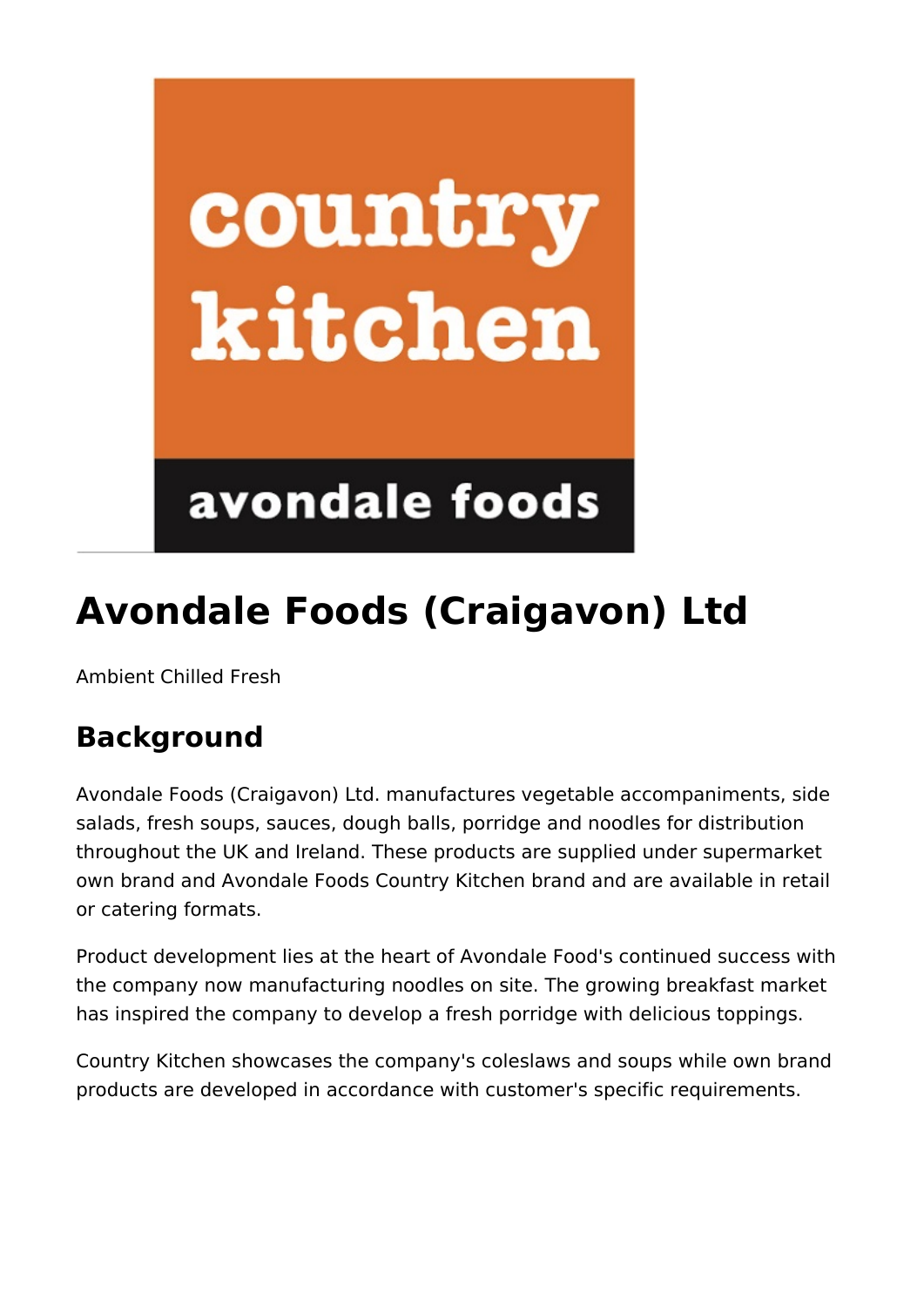### **Product Range**

Fresh Soup Side Salads Coleslaws, Potato Salads Noodles Vegetable Accompaniments Sauces Porridge Bakery

### **Accreditations**

• BRC Accreditation

#### **Awards held**

- Blas na hEireann Awards 2020: Gold for our Dunnes Stores Sundried Tomato Pasta & Bronze for our Dunnes Stores Chestnut Mushroom & Thyme Soup
- Irish Quality Food & Drink Awards 2017: Side Dishes Category winner for Dunnes Stores Broccoli, Quinoa & Kale with a Lemon & Chive Butter
- Blas na hEireann Awards 2017: Silver for Supervalu's Signature Taste Pasta & Feta Salad with a Sun-dried Tomato Dressing
- Irish Quality Food & Drink Awards 2016: Side Dishes Category winner for Dunnes Stores Cook at Home Potato Gratin; Highly Commeded in Salad - Prepared Category for Dunnes Stores Simply Better Charlotte Mint & Yoghurt Potato Salad; Commended in the Salad - Prepared category for Country Kitchen Sweet Chilli Noodle Salad
- Blas na hEireann Awards 2016: Silver for Dunnes Stores Cook at Home Potato Gratin
- Blas na hEireann Awards 2015: Silver for our Signature Taste Pasta with Feta and Slow Roasted Tomato Salad
- Great Taste Awards 2014: One star each for Dunnes Stores Christmas Pudding, Dunnes Stores Simply Better Coleslaw & Sweet Chilli Coleslaw
- Ulster Bank Business Achievers Awards 2014: All-island winner of the Food and Drink Award
- Great Taste Awards 2016: One Star for Dunnes Stores Cook at Home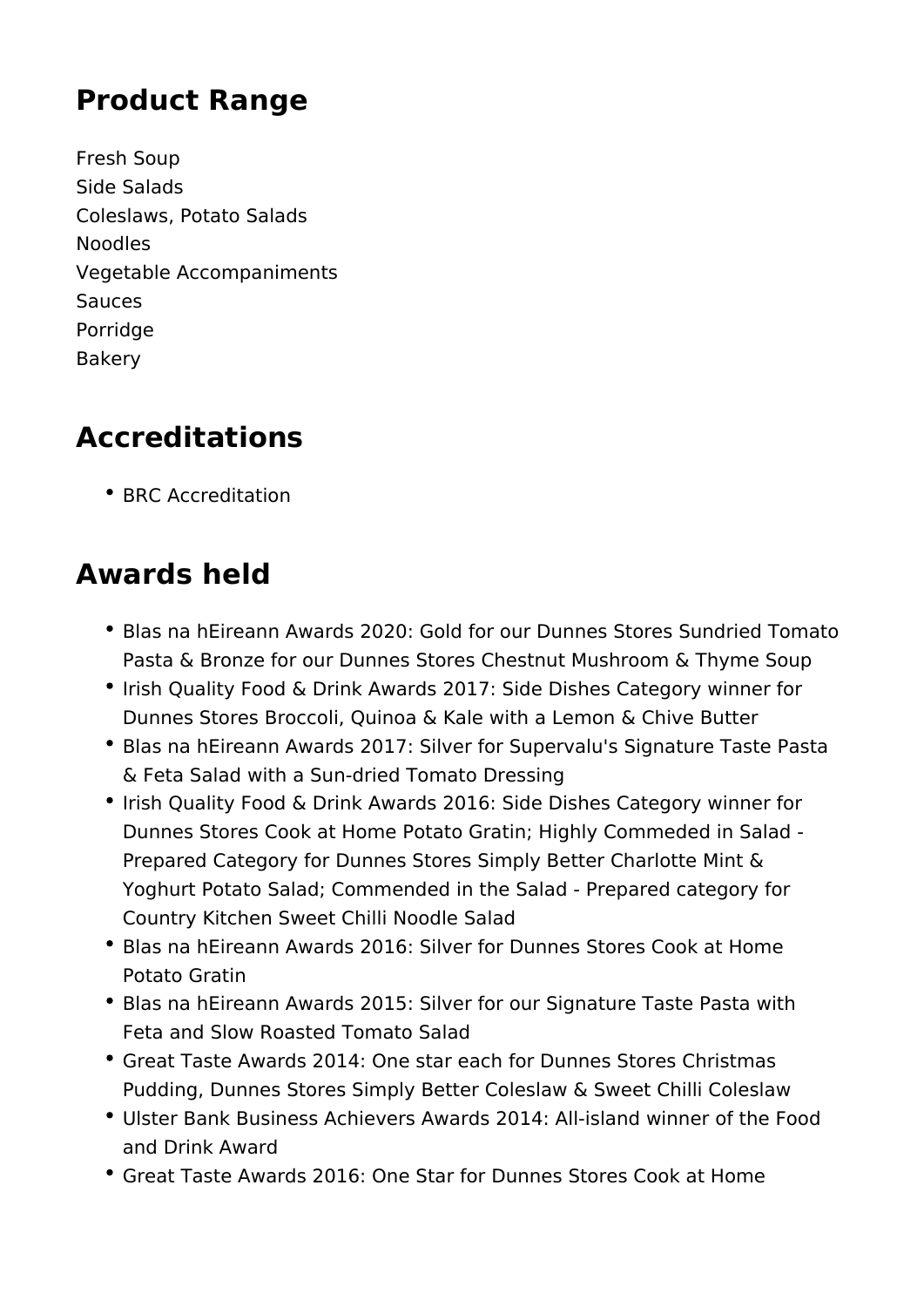Rooster Mash

• Irish Quality Food and Drink Awards 2016: Winner of Side D with Dunnes Stores Cook at Home Potato Gratin; Highly Com Dunnes Stores Simply Better Charlotte Mint & Yogurt Potato Commended for Country Kitchen Sweet Chilli Noodle Salad

#### Contact this supplier

Dawn Cann

Chestnut Farm Dukestown Lane Lurgan County Armagh BT66 8TB Northern Ireland [+44 \(0\) 28 3834](tel:+44(0)2838341619) 1619 [dawn.cann@avondale-fo](mailto:dawn.cann@avondale-foods.co.uk)ods.co.uk

Image Gallery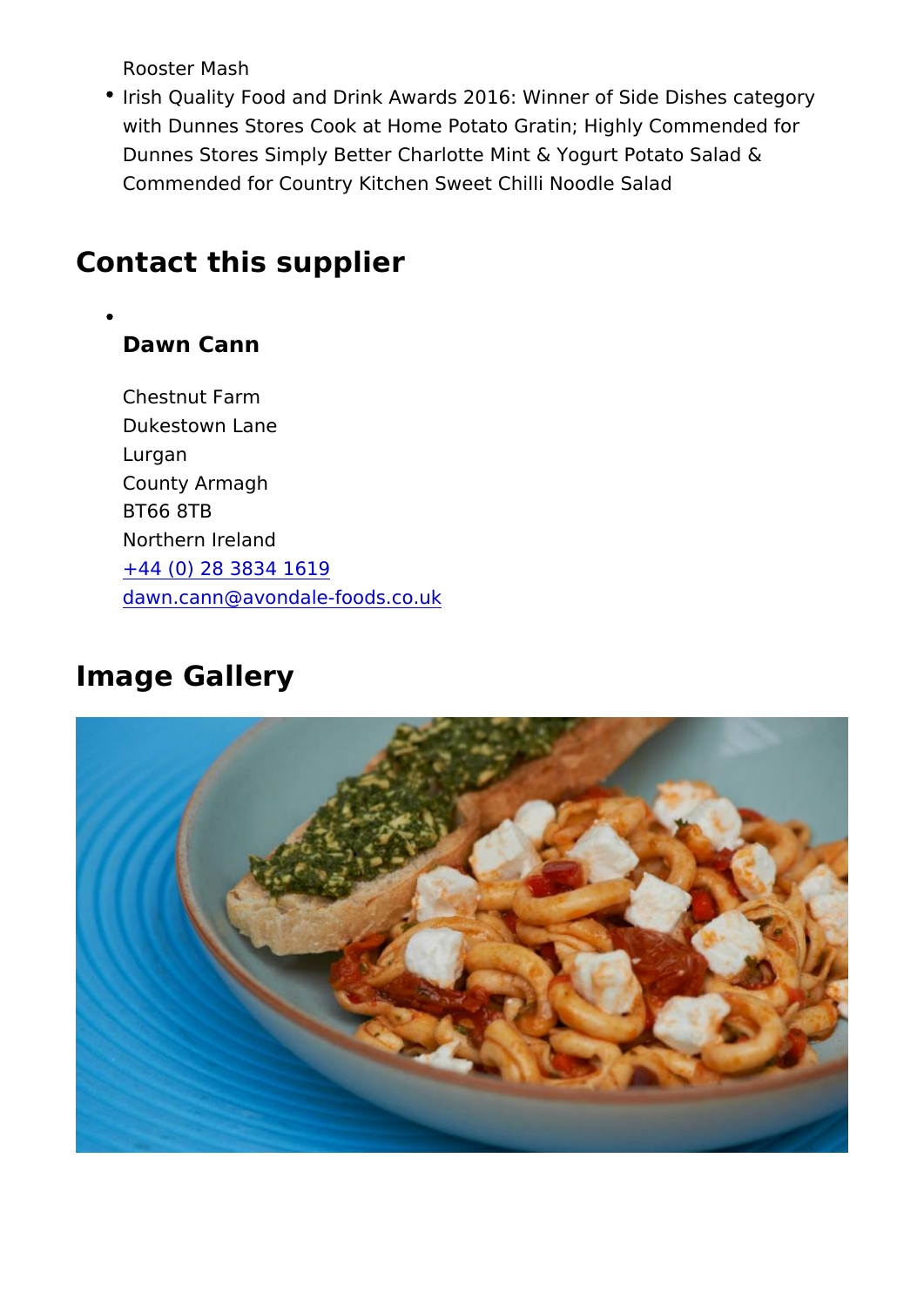